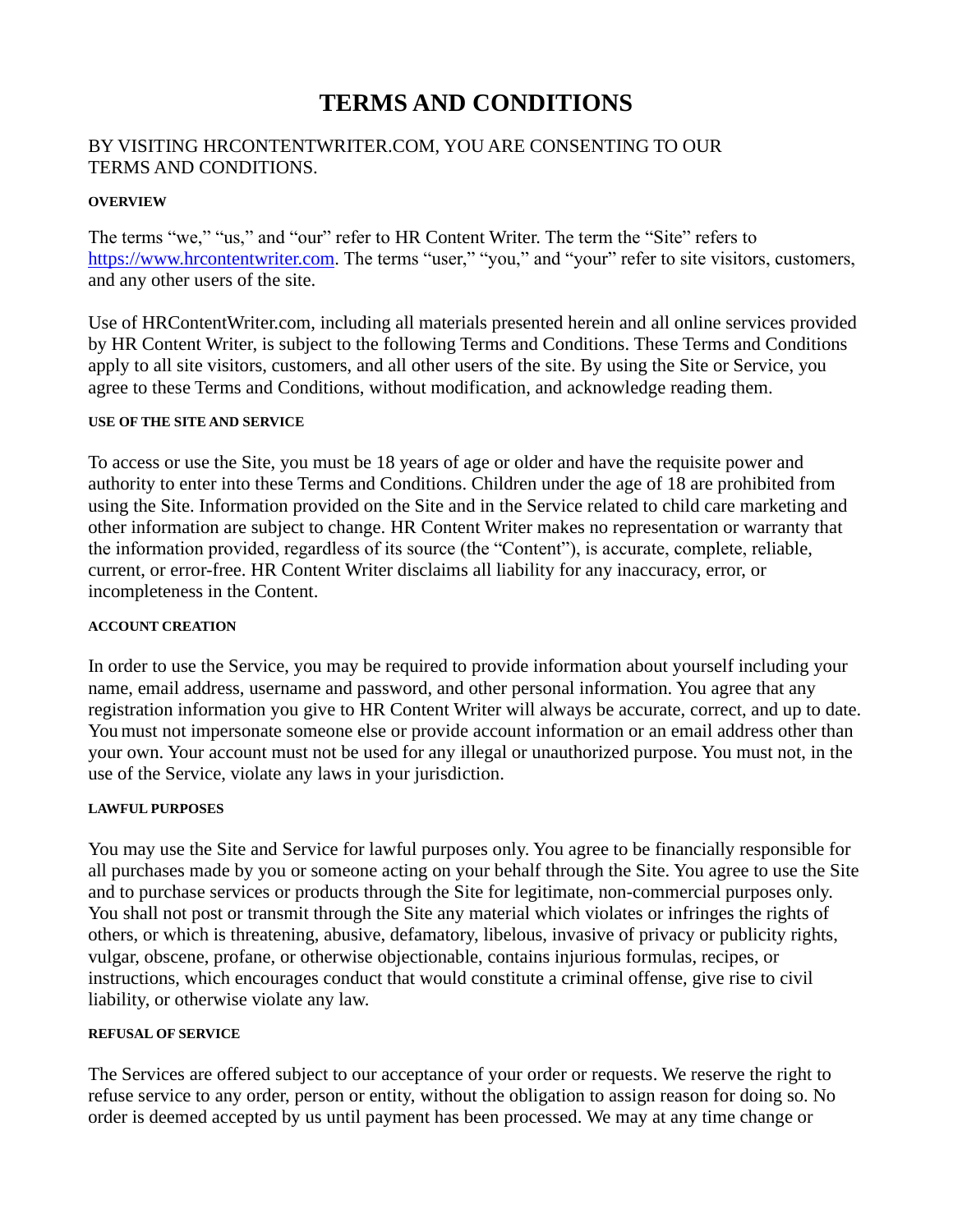discontinue any aspect or feature of the Site or Service, subject to us fulfilling our previous responsibilities to you based on acceptance of your payment.

## **ORDER CONFIRMATION**

We will email you to confirm the placement of your order and with details concerning product delivery. In the event that there is an error in this email confirmation, it is your responsibility to inform us as soon as possible.

## **CANCELLATIONS, REFUNDS & RETURNS**

No returns will be accepted more than 60 days after purchase.

## **PRODUCT DESCRIPTION**

We endeavor to describe and display the Service as accurately as possible. While we try to be as clear as possible in explaining the Service, please do not accept that the Site is entirely accurate, current, or error-free. From time to time we may correct errors in pricing and descriptions. We reserve the right to refuse or cancel any order with an incorrect price listing.

## **MATERIAL YOU SUBMIT TO THE SITE**

You shall not upload, post or otherwise make available on the Site any artwork, photos, or other materials (collectively "Materials") protected by copyright, trademark, or other proprietary right without the express written permission of the owner of the copyright, trademark, or other proprietary right, and the burden of determining that any Materials are not so protected rests entirely with you. You shall be liable for any damage resulting from any infringement of copyrights, trademarks, or other proprietary rights, or any other harm resulting from such a submission. For all Materials submitted by you to the Site, you automatically represent or warrant that you have the authority to use and distribute the Materials, and that the use or display of the Materials will not violate any laws, rules, regulations, or rights of third parties.

## **INTELLECTUAL PROPERTY RIGHTS TO YOUR MATERIALS**

We claim no intellectual property rights over the material you supply to HR Content Writer. You retain copyright and any other rights you may rightfully hold in any content that you submit through the Site or Service. Content you submit to HR Content Writer remains yours to the extent that you have any legal claims therein. You agree to hold HR Content Writer harmless from and against all claims, liabilities, and expenses arising out of any potential or actual copyright or trademark misappropriation or infringement claimed against you. By posting material on the Site, you grant us a worldwide, nonexclusive, irrevocable license to use the material for promotional, business development, and marketing purposes.

#### **OUR INTELLECTUAL PROPERTY**

The Site and Service contain intellectual property owned by HR Content Writer , including trademarks, copyrights, proprietary information, and other intellectual property. You may not modify, publish, transmit, participate in the transfer or sale of, create derivative works from, distribute, display, reproduce or perform, or in any way exploit in any format whatsoever any of the Site or Service Content or intellectual property, in whole or in part, without our prior written consent. We reserve the right to immediately remove you from the Service, without refund, if you are caught violating this intellectual property policy.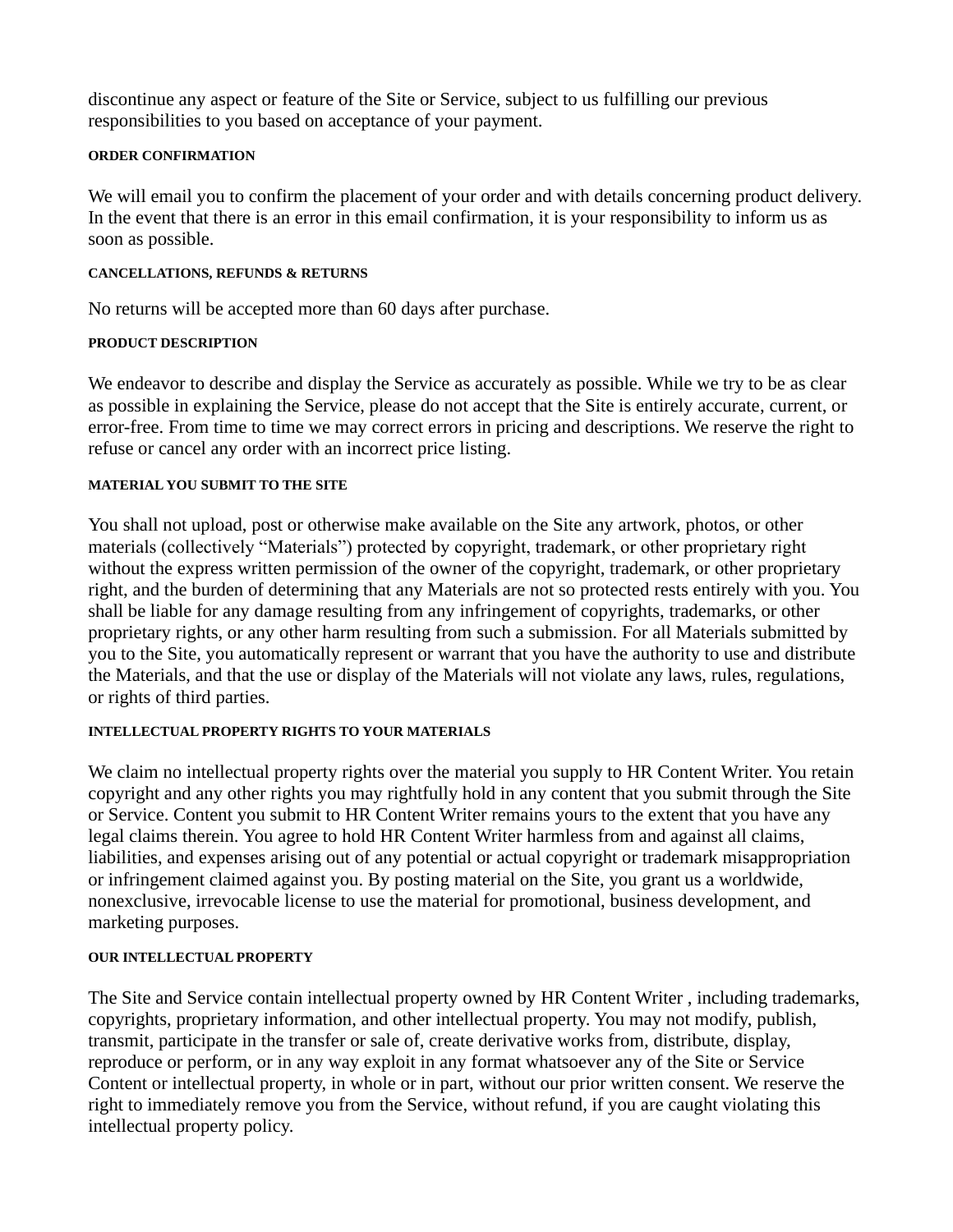#### **CHANGED TERMS**

We may at any time amend these Terms and Conditions. Such amendments are effective immediately upon notice to you by us posting the new Terms and Conditions on this Site. Any use of the Site or Service by you after being notified means you accept these amendments. We reserve the right to update any portion of our Site and Service, including these Terms and Conditions, at any time. We will post the most recent versions to the Site and list the effective dates on the pages of our Terms and Conditions.

#### **LIMITATION OF LIABILITY**

YOU AGREE THAT UNDER NO CIRCUMSTANCES SHALL WE BE LIABLE FOR DIRECT, INDIRECT, INCIDENTAL, CONSEQUENTIAL, SPECIAL, PUNITIVE, EXEMPLARY, OR ANY OTHER DAMAGES ARISING OUT OF YOUR USE OF THE SITE OR SERVICE. ADDITIONALLY, HR CONTENT WRITER IS NOT LIABLE FOR DAMAGES IN CONNECTION WITH (I) ANY FAILURE OF PERFORMANCE, ERROR, OMISSION, DENIAL OF SERVICE, ATTACK, INTERRUPTION, DELETION, DEFECT, DELAY IN OPERATION OR TRANSMISSION, COMPUTER VIRUS, OR LINE OR SYSTEM FAILURE; (II) LOSS OF REVENUE, ANTICIPATED PROFITS, BUSINESS, SAVINGS, GOODWILL OR DATA; AND (III) THIRD PARTY THEFT OF, DESTRUCTION OF, UNAUTHORIZED ACCESS TO, ALTERATION OF, OR USE OF YOUR INFORMATION OR PROPERTY, REGARDLESS OF OUR NEGLIGENCE, GROSS NEGLIGENCE, FAILURE OF AN ESSENTIAL PURPOSE AND WHETHER SUCH LIABILITY ARISES IN NEGLIGENCE, CONTRACT, TORT, OR ANY OTHER THEORY OF LEGAL LIABILITY. THE FOREGOING APPLIES EVEN IF HR CONTENT WRITER HAS BEEN ADVISED OF THE POSSIBILITY OF OR COULD HAVE FORESEEN THE DAMAGES. IN THOSE STATES THAT DO NOT ALLOW THE EXCLUSION OR LIMITATION OF LIABILITY FOR THE DAMAGES, OUR LIABILITY IS LIMITED TO THE FULLEST POSSIBLE EXTENT PERMITTED BY LAW. IN NO EVENT SHALL HR CONTENT WRITER'S CUMULATIVE LIABILITY TO YOU EXCEED THE TOTAL PURCHASE PRICE OF THE SERVICE YOU HAVE PURCHASED FROM HR CONTENT WRITER, AND IF NO PURCHASE HAS BEEN MADE BY YOU HR CONTENT WRITER'S CUMULATIVE LIABILITY TO YOU SHALL NOT EXCEED \$100.

#### **THIRD PARTY RESOURCES**

The Site and the Service contain links to third party websites and resources. You acknowledge and agree that we are not responsible or liable for the availability, accuracy, content, or policies of third party websites or resources. Links to such websites or resources do not imply any endorsement by or affiliation with HR Content Writer. You acknowledge sole responsibility for and assume all risk arising from your use of any such websites or resources.

#### **INDEMNIFICATION**

You shall indemnify and hold us harmless from and against any and all losses, damages, settlements, liabilities, costs, charges, assessments, and expenses, as well as third party claims and causes of action, including, without limitation, attorney's fees, arising out of any breach by you of any of these Terms and Conditions, or any use by you of the Site or Service. You shall provide us with such assistance, without charge, as we may request in connection with any such defense, including, without limitation, providing us with such information, documents, records, and reasonable access to you, as we deem necessary. You shall not settle any third party claim or waive any defense without our prior written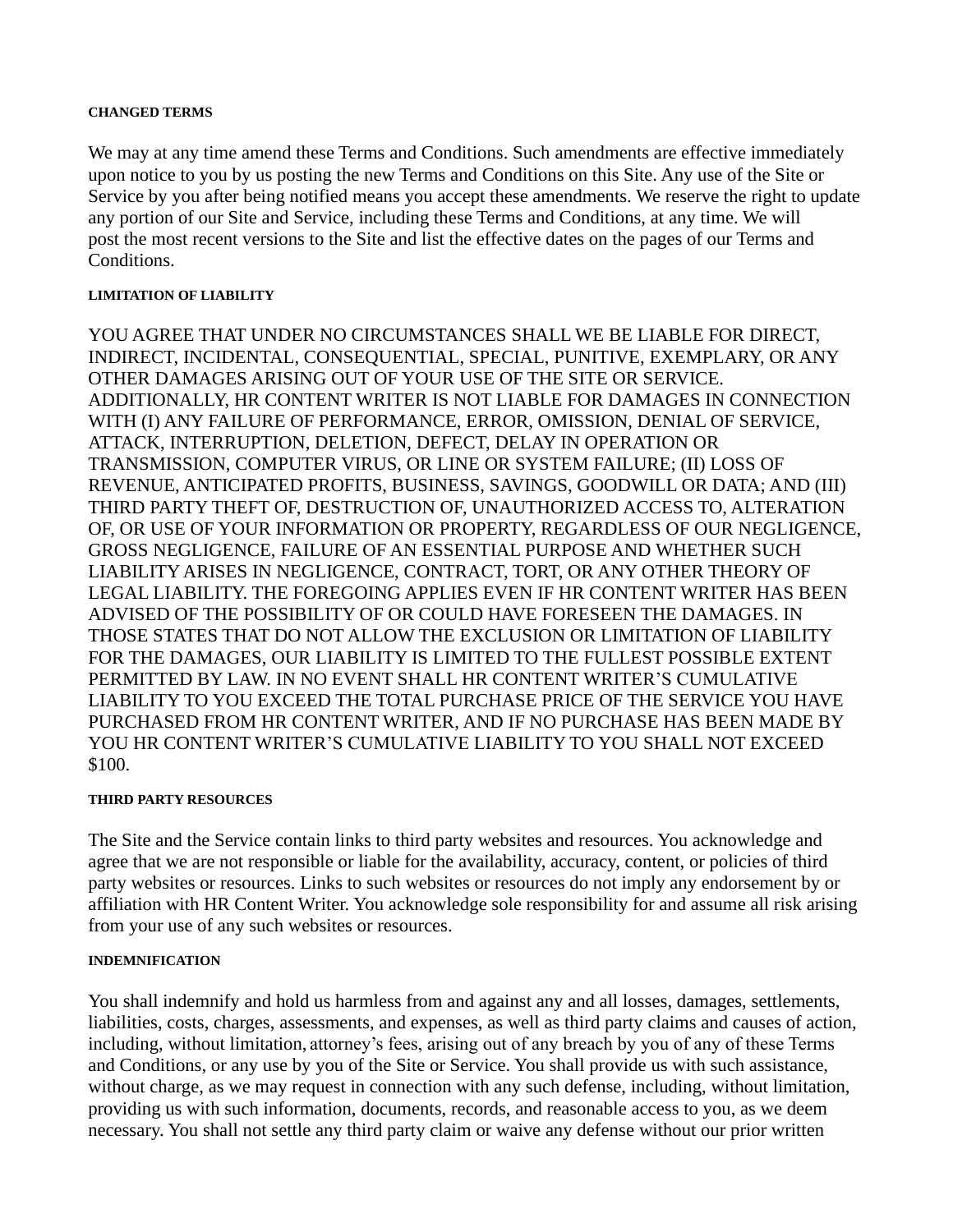consent.

#### **EFFECT OF HEADINGS**

The subject headings of the paragraphs and subparagraphs of this Agreement are included for convenience only and shall not affect the construction or interpretation of any of its provisions.

#### **ENTIRE AGREEMENT; WAIVER**

This Agreement constitutes the entire agreement between you and HR Content Writer pertaining to the Site and Service and supersedes all prior and contemporaneous agreements, representations, and understandings between us. No waiver of any of the provisions of this Agreement by HR Content Writer shall be deemed, or shall constitute, a waiver of any other provision, whether or not similar, nor shall any waiver constitute a continuing waiver. No waiver shall be binding unless executed in writing by HR Content Writer.

## **NOTICES**

All notices, requests, demands, and other communications under this Agreement shall be in writing and properly addressed as follows:

HR Content Writer c/o Jennifer Carsen 890 Woodbury Ave. Portsmouth, NH 03801 USA

#### **GOVERNING LAW; VENUE; MEDIATION**

This Agreement shall be construed in accordance with, and governed by, the laws of the State of New Hampshire as applied to contracts that are executed and performed entirely in New Hampshire. The exclusive venue for any arbitration or court proceeding based on or arising out of this Agreement shall be Rockingham County, New Hampshire. The parties agree to attempt to resolve any dispute, claim, or controversy arising out of or relating to this Agreement by mediation, which shall be conducted under the then current mediation procedures of The CPR Institute for Conflict Prevention & Resolution3 or any other procedure upon which the parties may agree. The parties further agree that their respective good faith participation in mediation is a condition precedent to pursuing any other available legal or equitable remedy, including litigation, arbitration, or other dispute resolution procedures.

#### **RECOVERY OF LITIGATION EXPENSES**

If any legal action or any arbitration or other proceeding is brought for the enforcement of this Agreement, or because of an alleged dispute, breach, default, or misrepresentation in connection with any of the provisions of this Agreement, the successful or prevailing party or parties shall be entitled to recover reasonable attorney's fees and other costs incurred in that action or proceeding, in addition to any other relief to which it or they may be entitled.

#### **SEVERABILITY**

If any term, provision, covenant, or condition of this Agreement is held by an arbitrator or court of